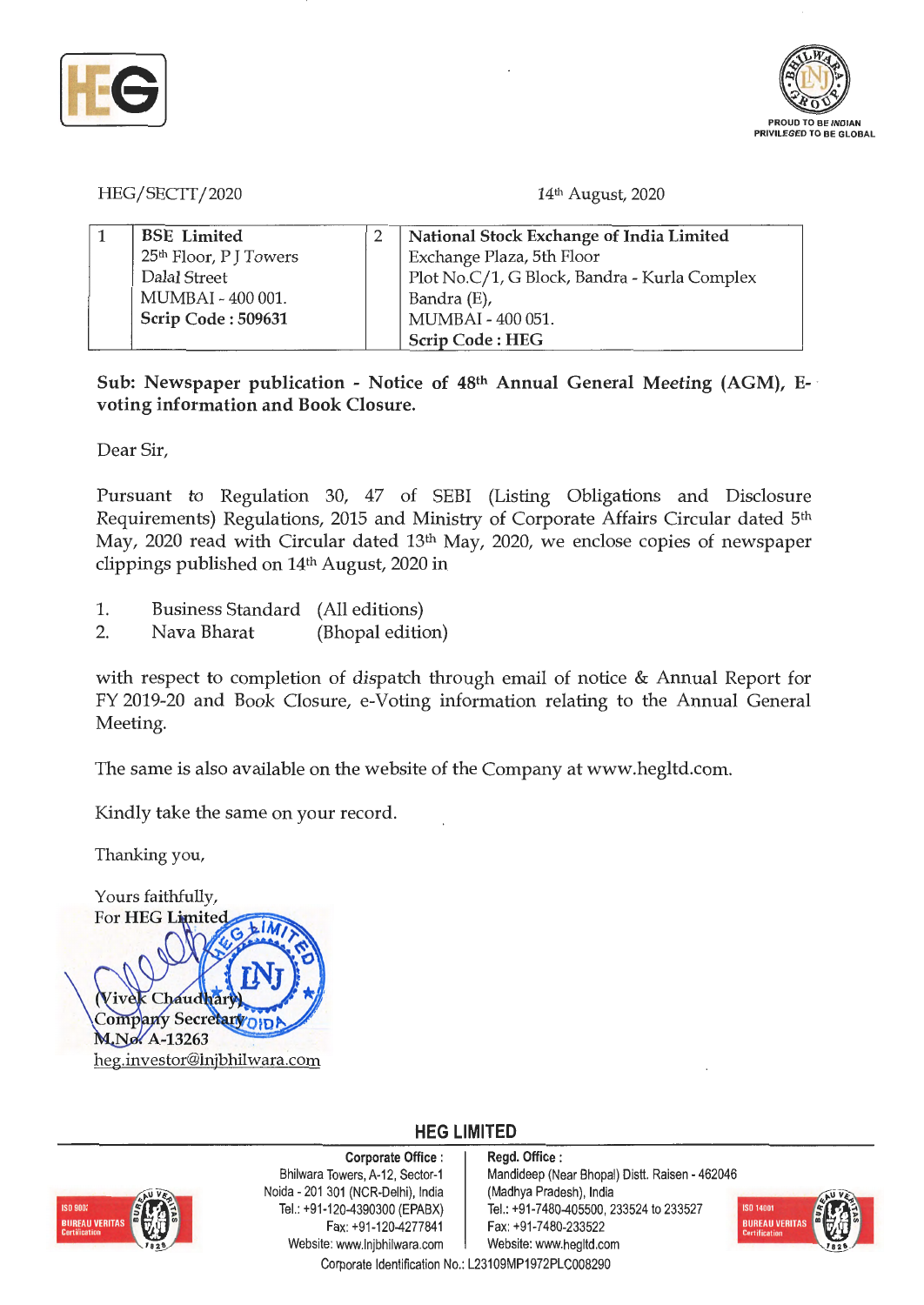| NAME                     | PLACE               | DATE       |  |
|--------------------------|---------------------|------------|--|
| <b>Business Standard</b> | <b>All Editions</b> | 14-08-2020 |  |

## **HEG LIMITED IFG** CIN: L23109MP1972PLCOOB290

Registered Office.: Mandideep (Near Bhopal), Distt. Raisen-462046, (M.P.) Phone: 07480-233524, 233525, Fax: 07480-233522<br>Corporate Office, : Bhilwara Towers, A-12, Sector-1, Noida-201301 (U.P.)<br>Phone: 0120-4390300 (EPABX), Fax: 0120-4277841<br>E-mail: heg.investor@injbhilwara.com; Website: www.hegl

## **AND E-VOTING INFORMATION**

In continuation to our newspaper advertisement dated 7<sup>9</sup> August, 2020, notice<br>is hereby given that 48<sup>th</sup> Annual General Meeting (AGM) of HEG LIMITED<br>will be held on Friday, 11<sup>th</sup> September, 2020 at 2:30 P.M. through Vid circular dated 12" May, 2020 (collectively referred to as Circulars) to transact<br>the businesses as set out in the Notice of AGM. The venue of the AGM shall<br>be deemed to be the Registered Office of the Company at Mandideep

Members may note that in view of continuing COVID-19 pandemic and<br>pursuant to aforementioned Circulars, the 48° AGM of the Company will be<br>held through VC/OAVM only, without physical presence of the members at the venue

Members may also note that in compliance with the aforementioned Circulars, Annual Report along with Notice of AGM has been sent electronically only to members at their registered email addresses. The Dispatch through email has been completed on 13™ August, 2020. The Annual Report and Notice of AGM<br>is also available on the Company's website i.e. www.hegltd.com, websites of<br>the Stock Exchanges where the shares of the Company are listed, i.e. BSE<br> and www.nseindia.com respectively and on the website of National Securities<br>Depository Limited (NSDL), appointed by the Company for providing remote<br>e-voting / e-voting facility at the AGM at www.evoting.nsdl.com.

Members may further note that·

- i. The business(es) set out in the notice of AGM, may be transacted through remote e-voting ore-voting facility at the AGM.
- ii. The voting rights of the members shall be in proportion to their share in the paid up equity share capital of the Company as on the cut-off date<br>i.e. Friday, 4\* September, 2020. A person whose name is recorded in<br>the Register of Members/Beneficial owners as on the cut-off date shall only be entitled to avail the facility of remote e-voting/e-voting at the AGM and a person who is not a member as on the cut- off date should treat the Notice of AGM for information purpose only.
- iii. The Register of Members and Share Transfer Books of the Company will remain closed from Saturday, 5<sup>th</sup> September, 2020 to Friday, 11ª September,<br>2020 (both days inclusive) for the purpose of AGM of the Company.
- iv. The notice of AGM inter-alia includes the process and manner of remotee-voting/e-voting and instructions for participation in the AGM.
- v. The remote e-voting period commences on Monday, 7ª September,<br>2020 at 9: 00 A.M. and ends on Thursday, 10ª September, 2020 at 5:00<br>P.M. (both days inclusive). The remote e-voting shall not be allowed beyond the said date and time,
- vi. Any person who acquire shares and become member of the Company after dispatch of notice and holding shares as on cut-off date i.e. Friday,<br>4ª September, 2020 may obtain login Id and password by sending a request over email at evoting@nsdl.co.in mentioning demat account<br>number/folio number, PAN, name and registered address. However<br>Members who are already registered with NSDL for e-voting can use<br>their existing User id and
- vii. The login credentials for remote e-voting / e-voting during the AGM<br>has been sent along with the notice of AGM to members whose e-mail<br>addresses are registered with the Company. Manner of voting for members<br>holding sh
- viii. The facility of e-voting shall be made available at the AGM and members<br>attending the AGM who have not already cast their vote, may cast<br>their vote electronically on business(es) set forth in the notice of AGM.<br>Furth the AGM may attend the AGM but shall not be entitled to cast their vote once again at the AGM.
- ix. Mr. Saket Sharma, a Practicing Company Secretary (Membership No.<br>FCS 4229), Partner, M/s. GSK & Associates has been appointed as the Scrutinizer to scrutinize the e-voting and remote e-voting process in a fair and transparent manner
- x. The results shall be declared not later than forty-eight hours from<br>conclusion of the meeting by posting the same on the website of the<br>Company (www.hegltd.com), website of NSDL (www.evoting.nsdl.com)<br>and by filing with
- xi. Members who have not registered their email-id are requested to register the same by following the procedure given below:

| In case<br>Physical<br>Holding | Send a duly signed request letter to the Registrar and<br>Transfer Agent of the Company i.e. MCS Share Transfer<br>Agent Limited (Unit: HEG Limited), F-65 Okhla Industrial<br>Area, First Floor, Phase-I, New Delhi-110020 or email<br>at helpdeskdelhi@mcsregistrars.com and provide the<br>following details for registering email address:<br>a) Folio No<br>b) Name of shareholder,<br>c) Copy of the share certificate (front and back),<br>d) Copy of PAN card (self attested),<br>e) Copy of AADHAR (self attested) |
|--------------------------------|-----------------------------------------------------------------------------------------------------------------------------------------------------------------------------------------------------------------------------------------------------------------------------------------------------------------------------------------------------------------------------------------------------------------------------------------------------------------------------------------------------------------------------|
| In case                        | Please contact your Depository Participant (DP) and                                                                                                                                                                                                                                                                                                                                                                                                                                                                         |
| Demat                          | register your email address in your demat account, as per                                                                                                                                                                                                                                                                                                                                                                                                                                                                   |
| Holding                        | the process advised by your DP.                                                                                                                                                                                                                                                                                                                                                                                                                                                                                             |

xii. In case of any queries, you may refer the Frequently Asked<br>Questions (FAQs) for Shareholders and e-voing user manual for<br>Shareholders available at the download section of www.evoting.<br>Install,com or call on toll free pallavid@nsdl.co.in or at telephone number +91 22 24994545.

For HEG Limited (Vivek Chaudhary)

Place : Noida (U.P.) Company Secretary<br>Date : 13<sup>th</sup> August, 2020 A-13263